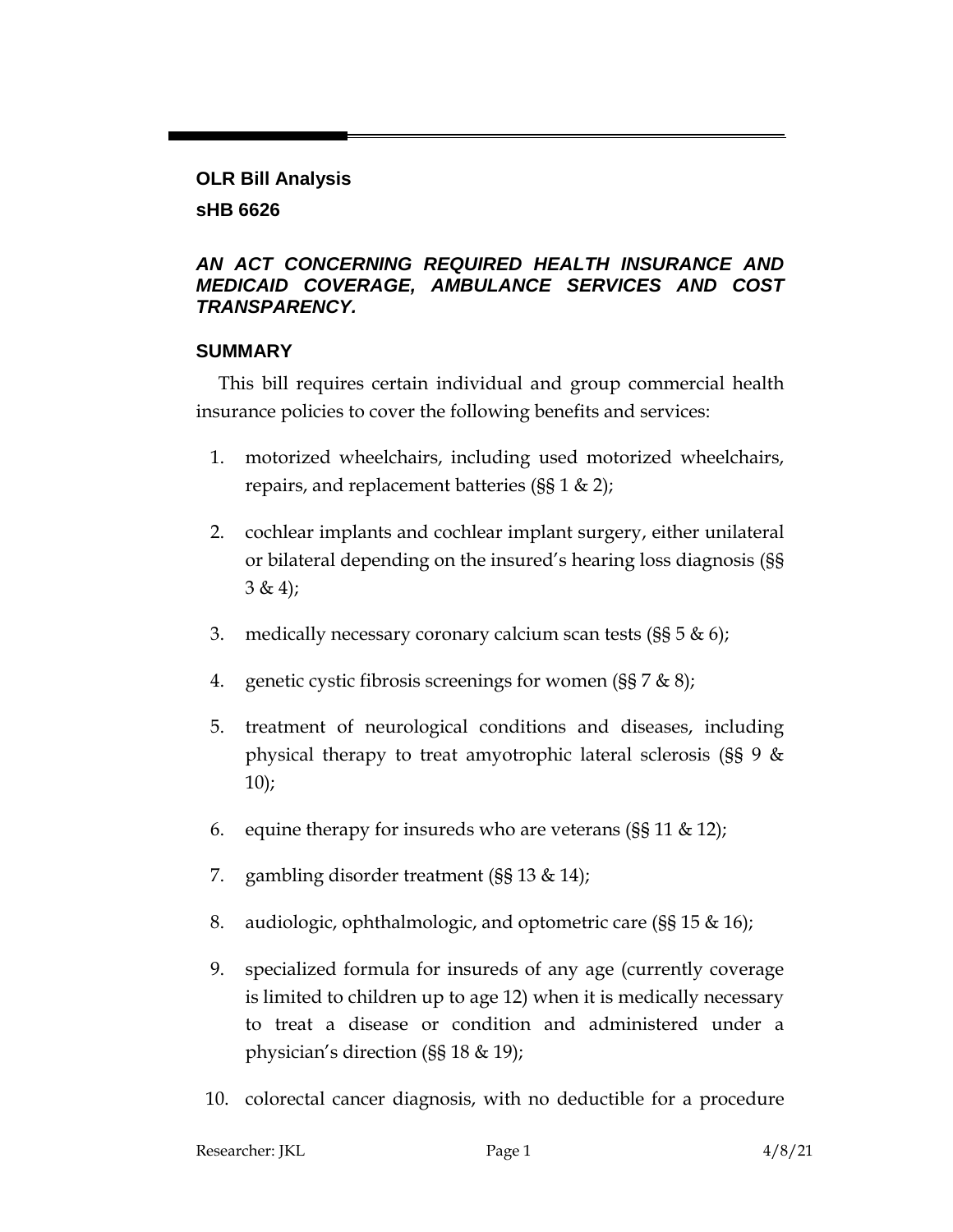that began as a diagnostic colonoscopy or sigmoidoscopy (the law already requires coverage for colorectal cancer screenings) (§§ 20 & 21); and

11. diagnostic and screening mammograms, ultrasounds, and magnetic resonance imaging (MRIs); breast biopsies; certain prophylactic mastectomies; and breast reconstruction surgery, subject to certain conditions (§§ 25 & 26).

The bill also requires the Department of Social Services (DSS) commissioner to provide Medicaid reimbursement for audiologic, ophthalmologic, and optometric care; seek federal approval for this, if necessary; and adopt implementing regulations (§ 17).

The bill expands coverage under certain commercial health insurance policies for ambulance services and requires coverage at the in-network level of benefits (§§ 22 & 23). It also specifies that a person is not liable for nonemergency transportation services unless the provider discloses the potential cost to the person and receives the person's written consent for the services (§ 27).

Additionally, the bill requires the insurance commissioner to establish a program that advances breast health and breast cancer awareness and promotes early breast cancer detection (§ 24). He must do this by January 1, 2022, and within available appropriations. As part of the program, he must provide outreach to individuals, including young women of color.

Lastly, the bill requires a health care provider who performs a mammogram on a patient to provide the patient (1) advance notice of whether a proposed test or examination following the mammogram is elective and covered under the patient's health care plan and (2) an opportunity to determine if the proposed test or examination is covered under his or her health care plan (§ 28). It authorizes the public health commissioner, in consultation with the insurance commissioner, to adopt implementing regulations.

EFFECTIVE DATE: January 1, 2022, except for the provisions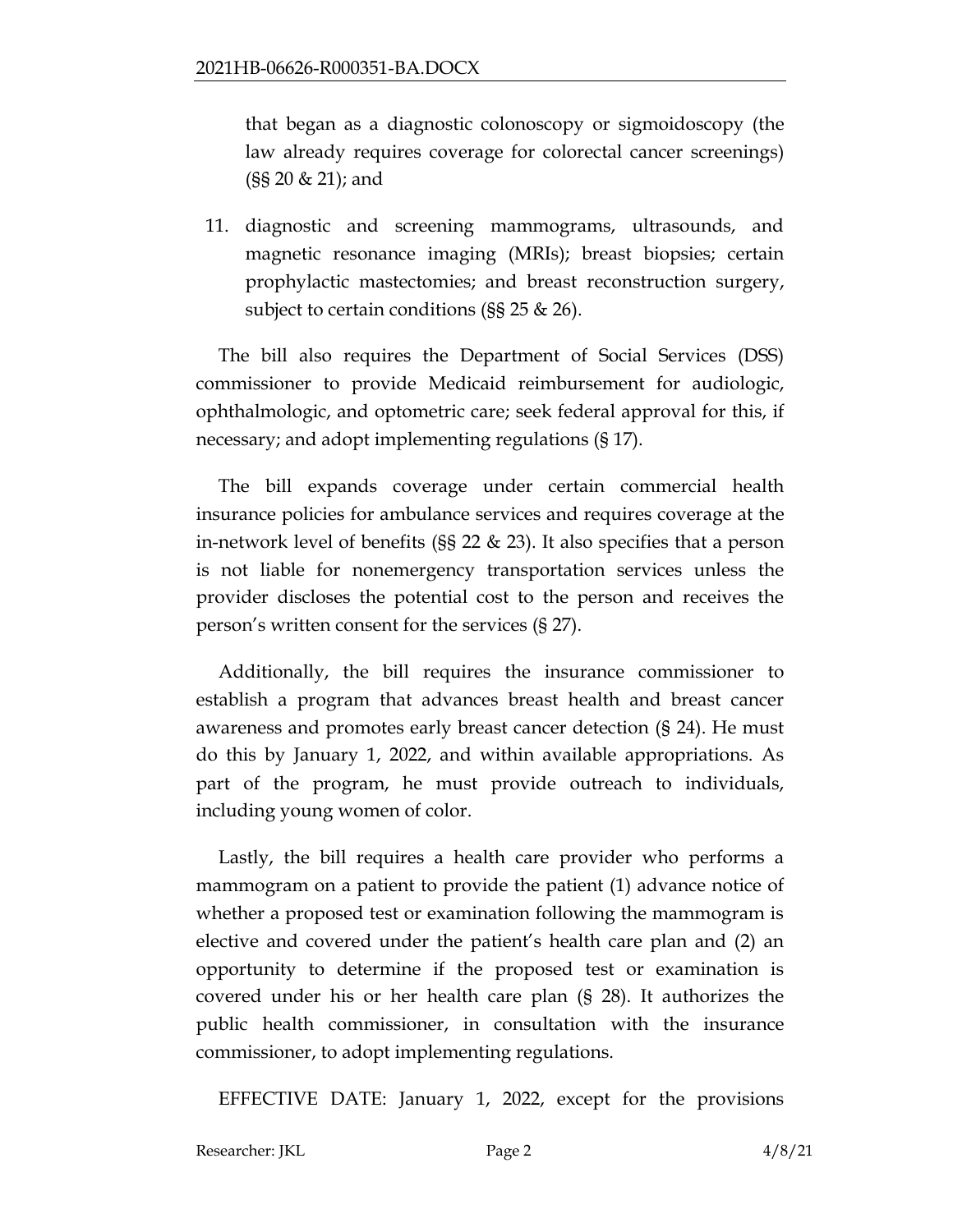regarding Medicaid's reimbursement for audiologic, ophthalmologic, and optometric care, which are effective July 1, 2021; and the provisions requiring (1) the insurance commissioner to establish a breast health awareness program and (2) health care providers performing mammograms to provide advance notice to patients about proposed follow up testing, which are effective October 1, 2021.

### **§ 17 — MEDICAID REIMBURSEMENT REQUIREMENT**

The bill requires the DSS commissioner to provide Medicaid reimbursement for audiologic, ophthalmologic, and optometric care and seek federal approval of a Medicaid state plan amendment or waiver for this, if necessary, in accordance with state law.

It also requires her to adopt implementing regulations. It authorizes her to adopt policies and procedures to implement these provisions while in the process of adopting regulations as long as the policies and procedures are posted on the DSS website and the state eRegulations system before they are adopted.

# **§§ 22-23 & 27 — AMBULANCE SERVICES** *Commercial Insurance Coverage (§§ 22 & 23)*

By law, certain individual and group health insurance policies must cover medically necessary ambulance services. The bill requires the policies to cover the ambulance services at the in-network level, including the in-network level of cost sharing.

Under existing law, the policies must cover, at a minimum, medically necessary ambulance services when an insured is transported to a hospital. The bill also requires the policies to cover medically necessary ambulance service from a hospital to the insured's residence.

By law, an ambulance service provider may bill a health carrier (e.g., insurer or HMO) for direct payment of emergency ambulance services if the provider has not been paid by any other source. In this case, the provider must indicate on the claim requesting payment that it is subject to assignment. The bill also authorizes the provider to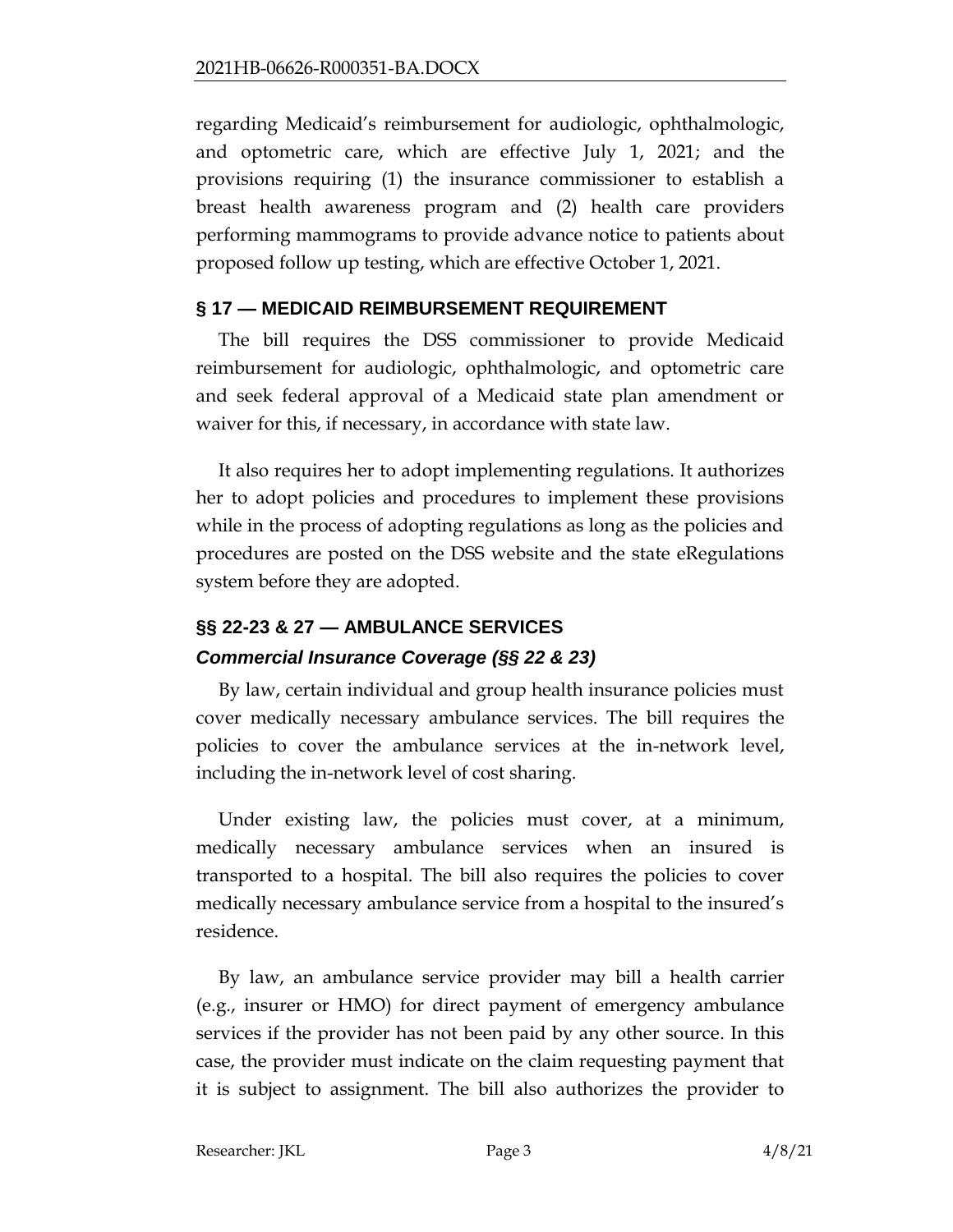indicate that it is subject to assignment electronically if the claim is submitted electronically.

#### *Liability for Nonemergency Ambulance Services (§ 27)*

Under the bill, a person is not liable for nonemergency transportation services provided by a licensed or certified ambulance service or paramedic intercept service unless the provider, before providing the services, discloses their potential cost to the person and receives the person's written consent for the service.

### **§§ 25 & 26 — COMMERCIAL INSURANCE COVERAGE FOR BREAST CANCER SCREENINGS AND RELATED PROCEDURES**

The bill expands coverage requirements for mammograms, ultrasounds, and MRIs under certain commercial health insurance policies and requires the policies to also cover specified related procedures.

As under existing law, the bill prohibits the policies from imposing cost sharing (coinsurance, copayment, deductible, or other out-ofpocket expenses) for the services. This cost-sharing prohibition applies to all affected policies, but only applies to high deductible health plans (1) to the extent federal law permits it and (2) as long as it does not disqualify a medical or health savings account from preferable tax treatment.

#### *Mammograms*

Under current law, the policies must cover a baseline mammogram for a woman aged 35 to 39 and an annual mammogram for a woman aged 40 or older. The bill instead requires the policies to cover diagnostic and screening mammograms at these age intervals for any insured, male or female.

It also requires the policies to cover a baseline mammogram for an insured who is younger than age 35 and an annual mammogram for an insured who is younger than age 40 if the insured is believed to be at in increased risk for breast cancer due to any of the following:

1. a family breast cancer history (or, if an annual mammogram, a

Researcher: JKL Page 4 4/8/21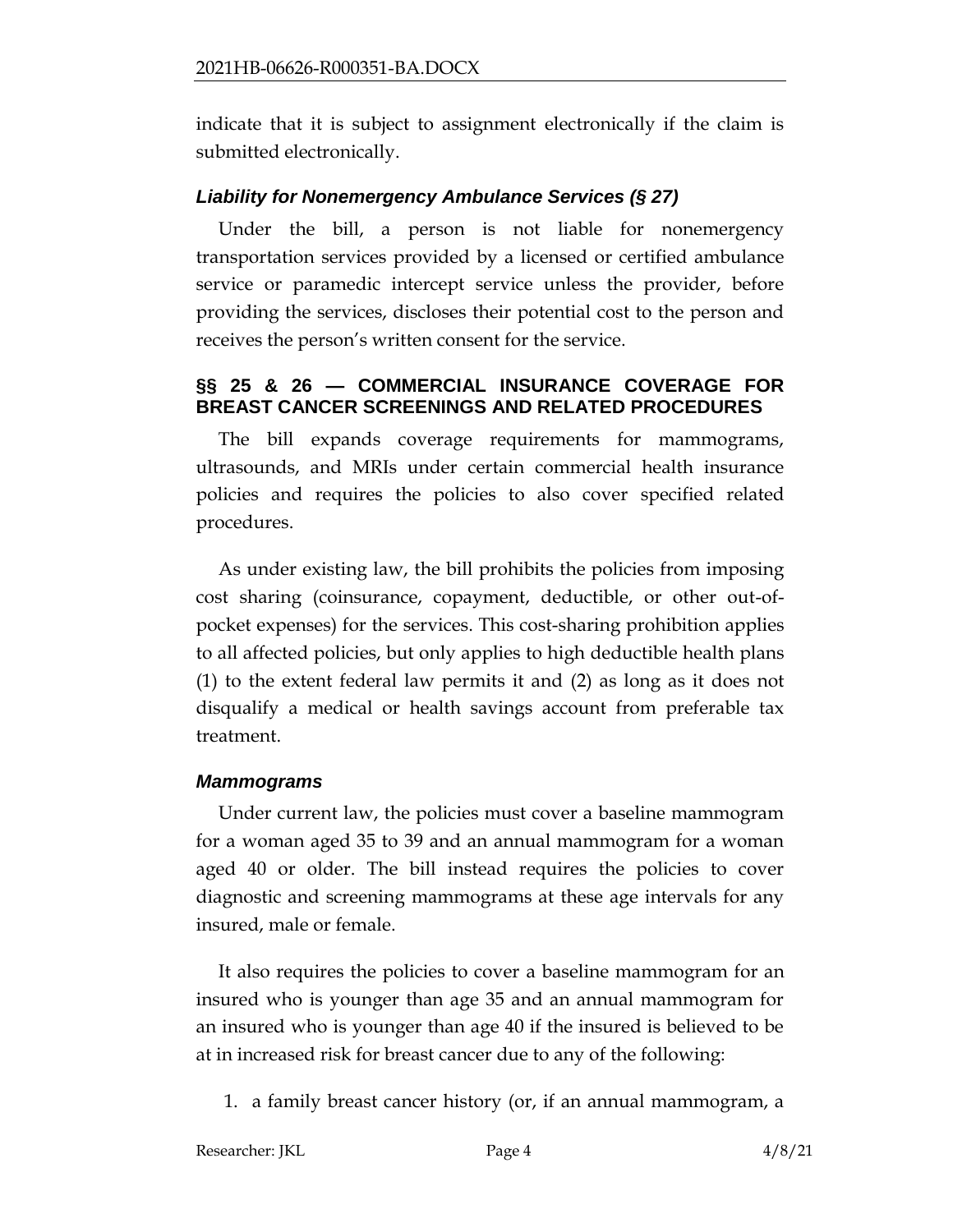personal breast cancer history);

- 1. positive genetic testing for the breast cancer gene one (BRCA1), breast cancer gene two (BRCA2), or other gene that materially increases the insured's breast cancer risk;
- 2. prior childhood cancer treatment that included radiation therapy to the chest;
- 3. prior or ongoing hormone treatment for gender reassignment; or
- 4. other indications the insured's physician or advanced practice registered nurse (APRN) determines.

### *Breast Ultrasounds*

Current law requires the policies to cover a comprehensive breast ultrasound screening if a mammogram demonstrates the woman has dense breast tissue or is at increased risk for breast cancer based on family or personal breast cancer history or other indications her physician or APRN determines.

The bill instead requires the policies to cover both diagnostic and screening breast ultrasounds for any insured whose mammogram demonstrates the insured has dense breast tissue or is at increased breast cancer due to any of the following:

- 1. a family or personal breast cancer history;
- 2. positive genetic testing for BRCA1, BRCA2, or other gene that materially increases the insured's breast cancer risk;
- 3. prior childhood cancer treatment that included radiation therapy to the chest;
- 4. prior or ongoing hormone treatment for gender reassignment; or
- 5. other indications the insured's physician or APRN determines.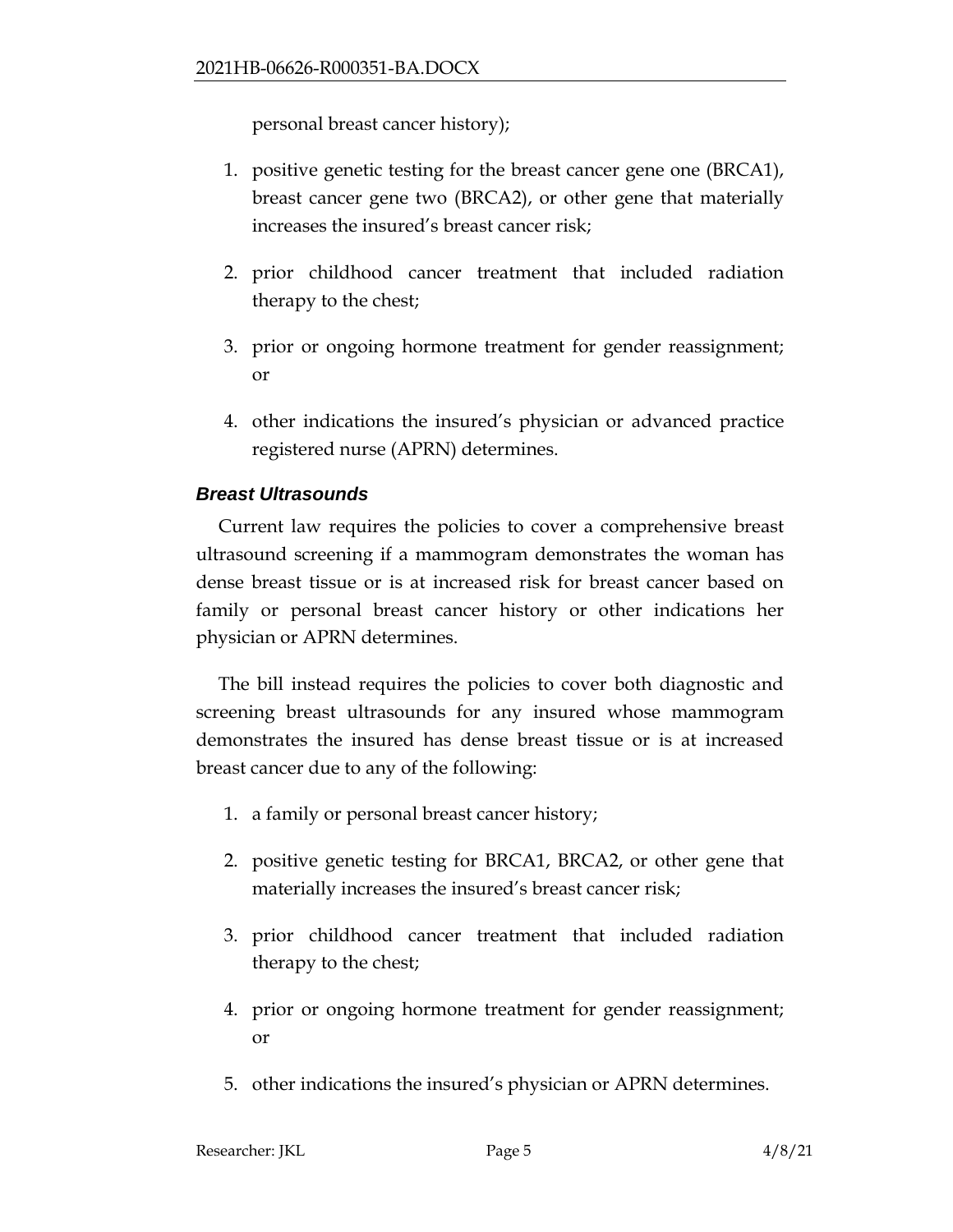### *Breast MRIs*

Current law requires the policies to cover a woman's breast MRI in accordance with American Cancer Society guidelines.

The bill instead requires the policies to cover both diagnostic and screening breast MRIs in accordance with the American Cancer Society guidelines for an insured who is (1) age 35 or older or (2) younger than age 35 who is at increased breast cancer risk due to the same five reasons listed above for ultrasound coverage.

# *Related Procedures*

The bill requires the policies to also cover the following:

- 1. breast biopsies;
- 2. prophylactic mastectomies for an insured at increased breast cancer risk due to positive genetic testing for BRCA1, BRCA2, or other gene that materially increases the insured's breast cancer risk; and
- 3. breast reconstructive surgery for an insured who has had a prophylactic mastectomy or mastectomy as part of breast cancer treatment.

# **APPLICABILITY OF COMMERCIAL INSURANCE REQUIREMENTS**

The bill's commercial insurance requirements apply to individual and group health insurance policies delivered, issued, renewed, amended, or continued in Connecticut on or after January 1, 2022, that cover (1) basic hospital expenses; (2) basic medical-surgical expenses; (3) major medical expenses; or (4) hospital or medical services, including those provided under an HMO plan. The breast health benefit requirements (§§ 25 & 26) also apply to individual and group health insurance policies that provide limited benefit coverage.

Under current law, the ambulance services benefit requirements (§§ 22  $\&$  23) also apply to (1) individual health insurance policies that cover limited benefits or accidents only and (2) group health insurance policies that cover accidents only. The bill eliminates this applicability.